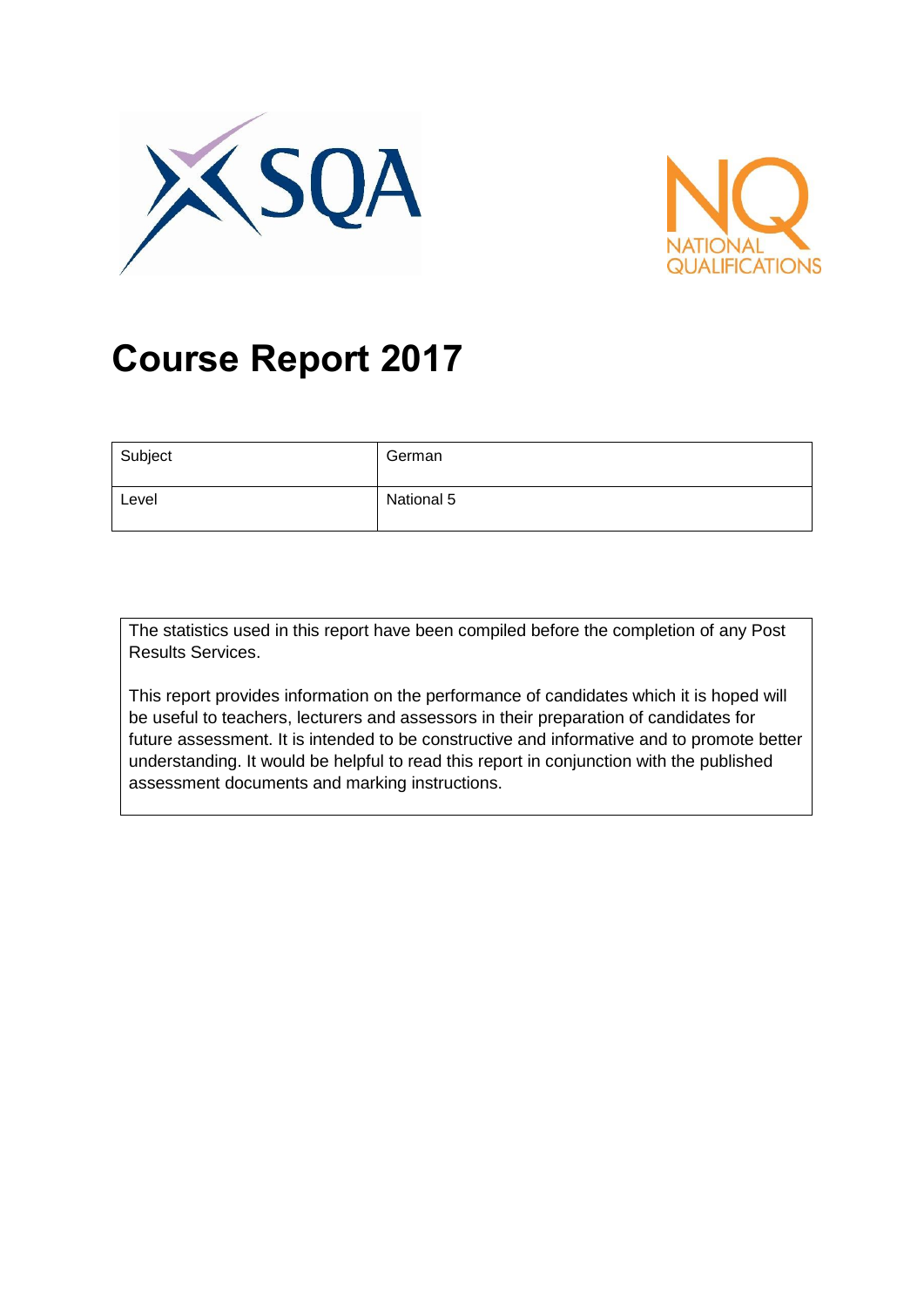# **Section 1: Comments on the assessment**

### **Summary of the course assessment**

#### **Component 1 — question paper 1: Reading and Writing**

The 2017 National 5 German external examination performed broadly as expected. Feedback received by centres was positive and it was felt to be fair and accessible to candidates. The majority of candidates coped well and were able to complete the exam within the allocated time.

The Grade Boundary for all awards was increased by 3 marks to take into account the accessibility of question 3 in the Reading component and expansion of the Marking Instructions for the Listening component, which candidates found straightforward.

#### **Reading**

The Reading component was composed of three texts worth 10 marks on the contexts of Employability, Learning and Culture. There were three supported questions worth a total of 4 marks, and the overall purpose question in Question 3. The texts were relevant and interesting, which engaged the candidates, given the quality of responses. The Reading paper performed as expected and was accessible to candidates while providing the demand and rigour required at National 5.

Overall, candidates performed well in the Reading element of the paper. There was a full range of performances and some candidates were able to attain full marks in the paper.

Item 1 was an article about a young woman who has learnt to fly a plane. Item 2 was an article about outdoor learning at a primary school near Berlin. Item 3 was an online article about the advantages of taking a gap year after school.

Candidates generally performed well throughout. Some candidates did not provide enough detail from the text to access some of the marks. The marking scheme allowed candidates to offer a range of answers to demonstrate their understanding from a range of contexts.

Candidates found Question 1 most challenging and a number of candidates misunderstood that the young woman in the article was born without arms. Candidates found Question 3 straightforward, particularly the last section.

Similar to last year, particular difficulties were the recognition of comparative adjectives (*besser, fokussierter*) and plural forms of the noun (*Arme, Länder, Freunden, Jahren, Träume, Flüge*…). A small number of candidates also found composite nouns (*Segelverein, Lebenserfahrungen*) difficult. A couple of candidates did not choose the correct meaning from the dictionary, which distorted their answer (eg 1b, 2d, 3d), which in turn, did not answer the question.

There were some No Responses, but not an excessive amount, and most candidates made an attempt to answer all questions.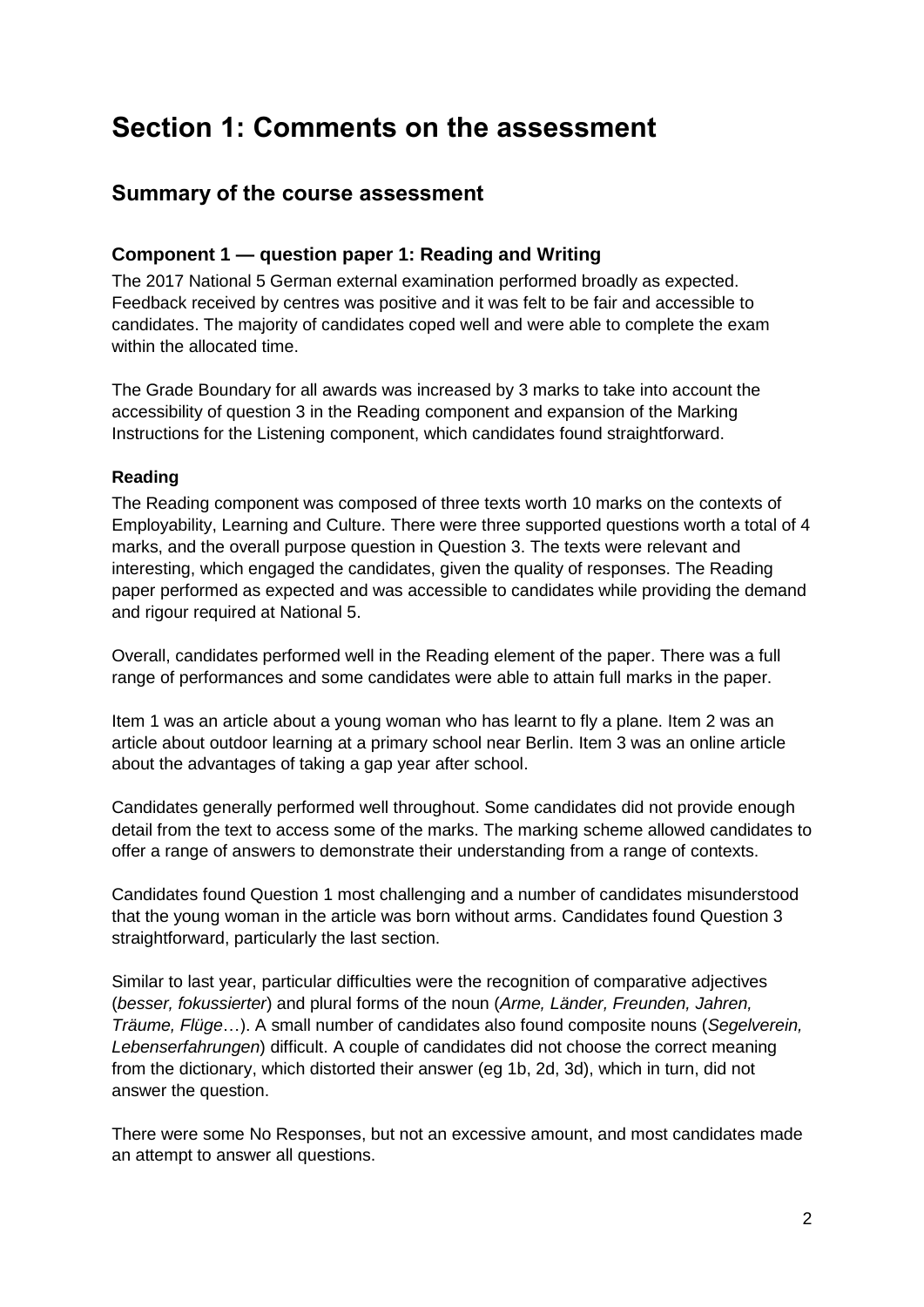From the overall picture, the vast majority of candidates passed this element or were close to it. Very few candidates scored less than 12.

#### **Writing**

The Writing component asked candidates to reply to a job advert for a receptionist at a hotel in Germany. The job application required candidates to respond to six bullet points, four of which were predictable and the final two unpredictable.

Overall, candidates performed as expected in the Writing element of the paper. There was a full range of performances and a good number of candidates were able to achieve a 16 or 20.

Most candidates coped well with the first four bullet points. It was clear that centres had prepared candidates well for the Writing component. Most candidates attempted all six bullet points, but many encountered difficulties in the final two unpredictable bullet points, particularly with using auxiliary and modal verbs, which lead to confusion with conjugations and word order.

Some candidates coped less well with the unpredictable bullet points, particularly bullet point 6. Some candidates had excellent responses in bullet points 1–4 but deteriorated significantly in bullet points 5 and 6, indicating that writing spontaneously seemed to be challenging. Lots of candidates kept the final two bullet points simple, which worked overall.

#### **Component 2 — question paper 2: Listening**

The Listening paper consisted of two parts: a monologue worth 8 marks and a dialogue worth 12 marks. There were two supported questions worth three marks, and the overall purpose question was removed from this item as per SQA guidelines.

The context of the Listening paper was life in the town and country from the Society context. The level of challenge in this paper was less demanding than last year's paper due to the widening of the Marking Instructions. Although the paper performed broadly as expected, the changes to the Marking Instructions meant that some candidates did better than expected.

Candidates performed better than expected in the Listening element of the paper. The Listening component was the part of the exam where there was the narrowest spread of marks. There was a range of performances, and the Marking Instructions were sufficiently adapted to ensure that candidates could provide a range of answers. This was the reason for the increase in the grade boundary of two marks. The paper still provided a range of performances. There were a range of topics included in the context of the paper, which sampled from a wide range of vocabulary.

Some candidates struggled with composite nouns (*Verkehrsverbindungen, Jugendklub, Großstadt*…). Most candidates seemed to cope well with the listening overall, others almost got the correct answer but failed to provide sufficient detail required for the point. Item 2 was generally well attempted, some candidates found Item 1 more challenging.

It was clear that a number of candidates had isolated pieces of vocabulary and had then guessed the answer for some questions.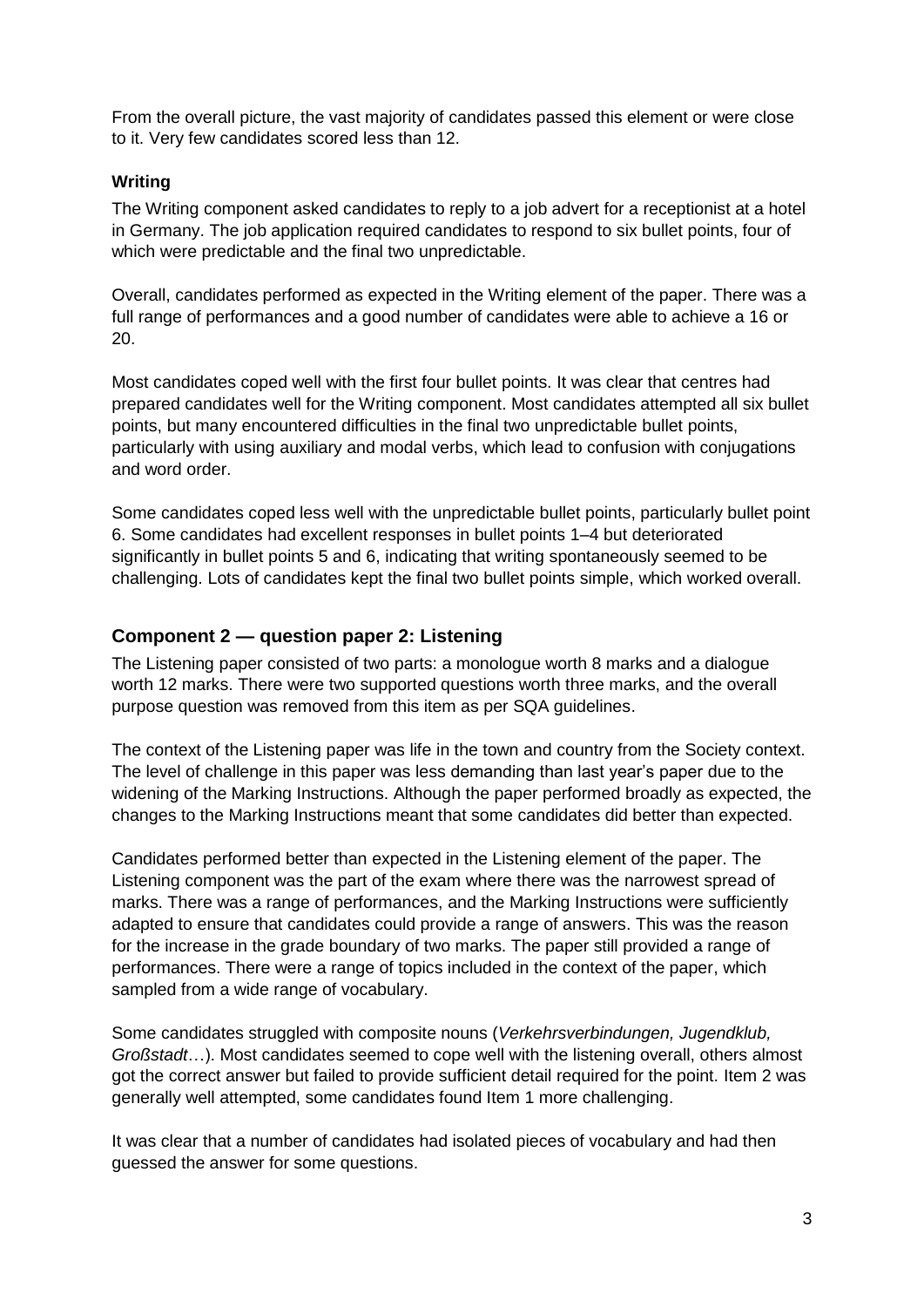### **Component 3 — performance: Talking**

This internally-assessed course component consists of two elements: a presentation on a topic of candidates' choice, and a follow-up discussion.

All centres verified this year used the SQA guidelines for the Internally Assessed Component of Course Assessment — National 5 Performance: Talking. Where there are large numbers of candidates, care must be taken to provide candidates with every opportunity for personalisation in their choice of topic.

In the externally-verified sample of performances, the Marking Instructions for the presentation and conversation were, in the majority of centres, used appropriately.

Many centres provided commentaries on candidate performances with specific reference to aspects of the pegged mark commentaries from the Marking Instructions, eg comment on fluency, accuracy, range of vocabulary etc.

Many centres used the Modern Languages Performance 'Assessment Record' document to detail commentaries about the sections of each of their candidates' performances. In terms of the recommended duration of the talking performance, centres are advised to refer to the 'Modern Languages Coursework Assessment Task document.

All centres provided audio recordings of the performances as appropriate to the task.

# **Section 2: Comments on candidate performance**

# **Areas in which candidates performed well**

#### **Component 1 — question paper 1: Reading and Writing**

#### **Reading**

**Item 1 – Context Employability:** This question proved the most challenging for candidates. Overall, most candidates coped relatively well with the majority of questions in this first text, providing sufficient detail to attain most of the marks.

- Question 1(a) was well done with most candidates getting the adjective and the nouns.
- Question 1(d) was relatively well attempted with most candidates getting at least one mark. Some candidates provided lots of detail.
- $\bullet$  In Question 1(e), most candidates got at least 1 mark, with almost half of candidates achieving full marks.
- Questions 1(f) was particularly well done.

**Item 2 – Context Learning:** Overall, candidates coped with the range of questions in the second text.

 Almost two-thirds of candidates were able to pick out the adjective *benachbart* required for the mark.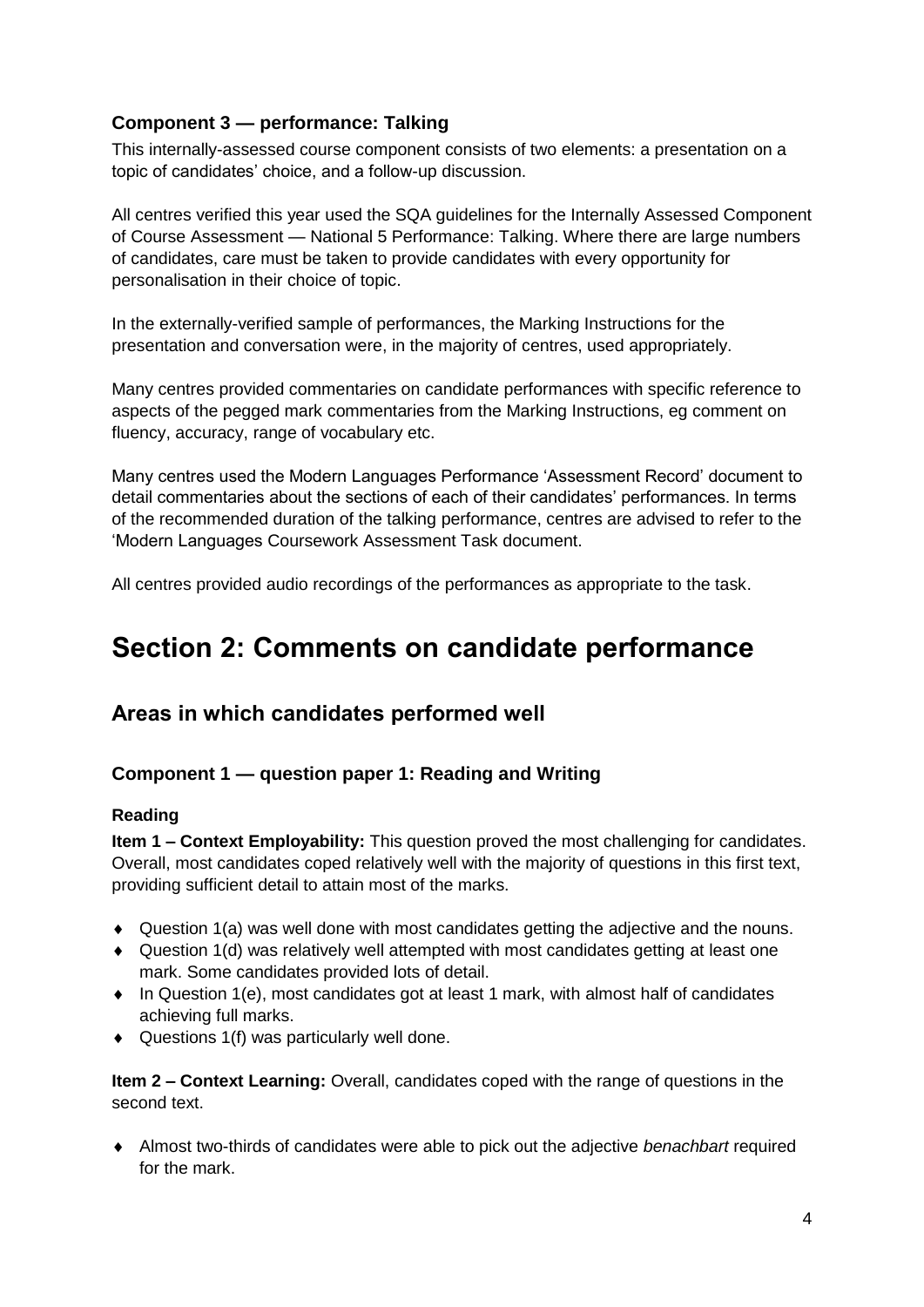- $\bullet$  In Question 2(d), most candidates got at least one mark, with more than half getting both marks.
- Question 2(e) was generally well done, with two-thirds of candidates picking up at least one mark.
- Question 2(f), almost all candidates recognised that *nicht immer zuverlässig* was the correct answer.

**Item 3 – Context Culture:** Candidates found this question the most straightforward. The majority of candidates provided sufficient detail to achieve most of the marks.

- $\bullet$  Question 3(a) was well done, as most candidates recognised the fraction.
- Question 3(b) allowed candidates to choose from a range of answers with three quarters achieving at least one mark and over half getting both points available.
- Most candidates (70%) were able to pick out *Herausforderungen* as the correct answer.
- Question 3(f) was particularly accessible with 93% of candidates getting at least two marks.

#### **Writing**

Virtually all candidates attempted the first four predictable bullet points, displaying a good range of vocabulary, grammatical structures and tenses. The majority of candidates seemed well prepared and confident in their writing.

### **Component 2 — question paper 2: Listening**

#### **Item 1: Monologue**

- Question 1(a), almost all candidates were able to choose the correct answer from the multiple choice question.
- Question 1(b), most candidates were able to identify why living on a farm was important to Max.
- Question 1(f), most candidates were able to recognise *Kino* and *Jugendklub*.

#### **Item 2: Dialogue**

- Question 2(a): virtually all candidates were able to identify *seit drei Jahren*.
- Question 2(c): Most candidates provided sufficient detail to get at least one mark, with 80% getting both marks.
- Question 2(d): the majority of candidates got at least one mark.
- Question 2(h): Most candidates got at least one mark in the supported question.

#### **Component 3 — performance: Talking**

Generally speaking, candidates performed well in the talking performance.

#### **Presentation**

In most cases, candidates performed more confidently in this section of the talking performance, with many well-structured and fluent performances. Generally, this section of the talking performance provided an opportunity for candidates to show control of the language.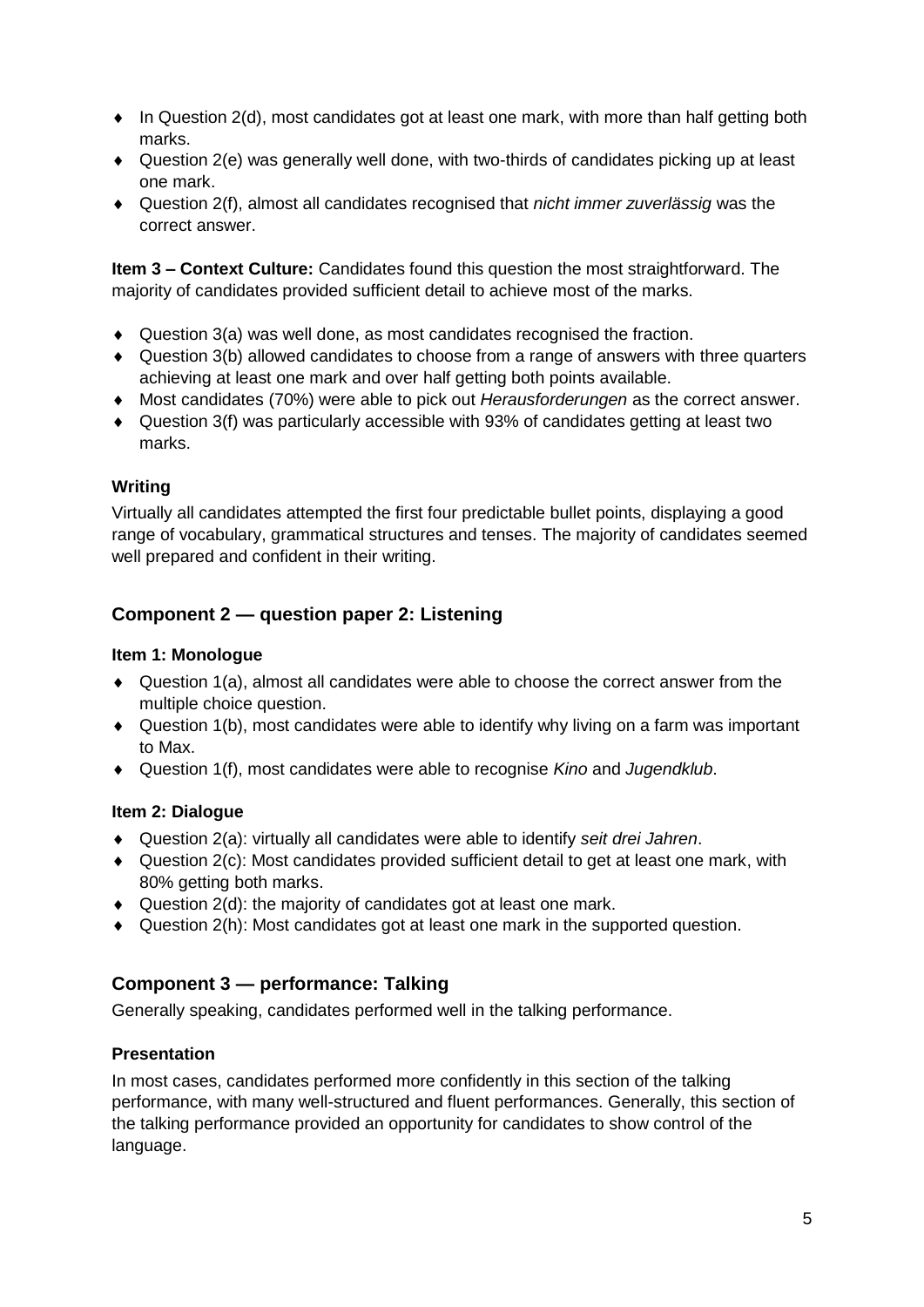#### **Conversation**

In general, candidates performed well in the conversation section and were able to sustain an interaction based on the same or related topic in relation to the presentation context.

Where interlocutors used a wide variety of questions in the conversation section, this often helped candidates to avoid recycling the same language and structures from their presentations into their conversations.

# **Areas which candidates found demanding**

#### **Component 1 — question paper 1: Reading and Writing**

#### **Reading**

Question 1:

- Question 1(a): Some candidates did not provide sufficient detail or missed out *der Welt*. Some candidates just wrote 'it was the best feeling', which was deemed insufficient.
- Question 1(b): Some candidates were unable to identify that Jessica had no arms. Some candidates implied that Jessica had one arm, which was also incorrect.
- Question 1(c): Most candidates achieved at least one mark in this question, however there seemed to be some dictionary misuse with a number of candidates mistranslating *Sorgen.*
- Question 1(d): Most candidates achieved at least one mark in this question, but a considerable number did not provide sufficient detail to gain the marks, eg 'she went climbing' with no mention of friends. There was some misreading of *jedes zweite Wochenende* and *am Meer*.
- Question 1(e): A number of candidates mentioned interviews but missed out 'on TV'. Some thought that she had her own talk show. Some candidates did not recognise that she went to her 'old' school to talk about her adventures and others missed out adventures completely.

#### Question 2:

- Question 2(a): Some candidates did not convey the meaning of *benachbart*.
- Question 2(b): A considerable number of candidates did not accurately convey *kennen lernen* as 'to get to know' which is different from 'to know' or 'to learn'.
- $\blacklozenge$  Question 2(c): Some candidates did not provide sufficient details to gain the marks.
- Question 2(d): Some candidates chose the wrong meaning of some of the nouns from the dictionary.
- $\triangleq$  Question 2(e): Most candidates did well here, but those who did not achieve the marks missed out details like *regelmäßig* and *besser*.

#### Question 3:

- Question 3(a): Lots of candidates did not include the 'fast' which was originally required for the mark. In the end, it was decided that the 'fast' was not essential to gain the mark.
- Question 3(b): Some candidates were unable to identify the infinitive clauses and it was clear that some candidates were guessing.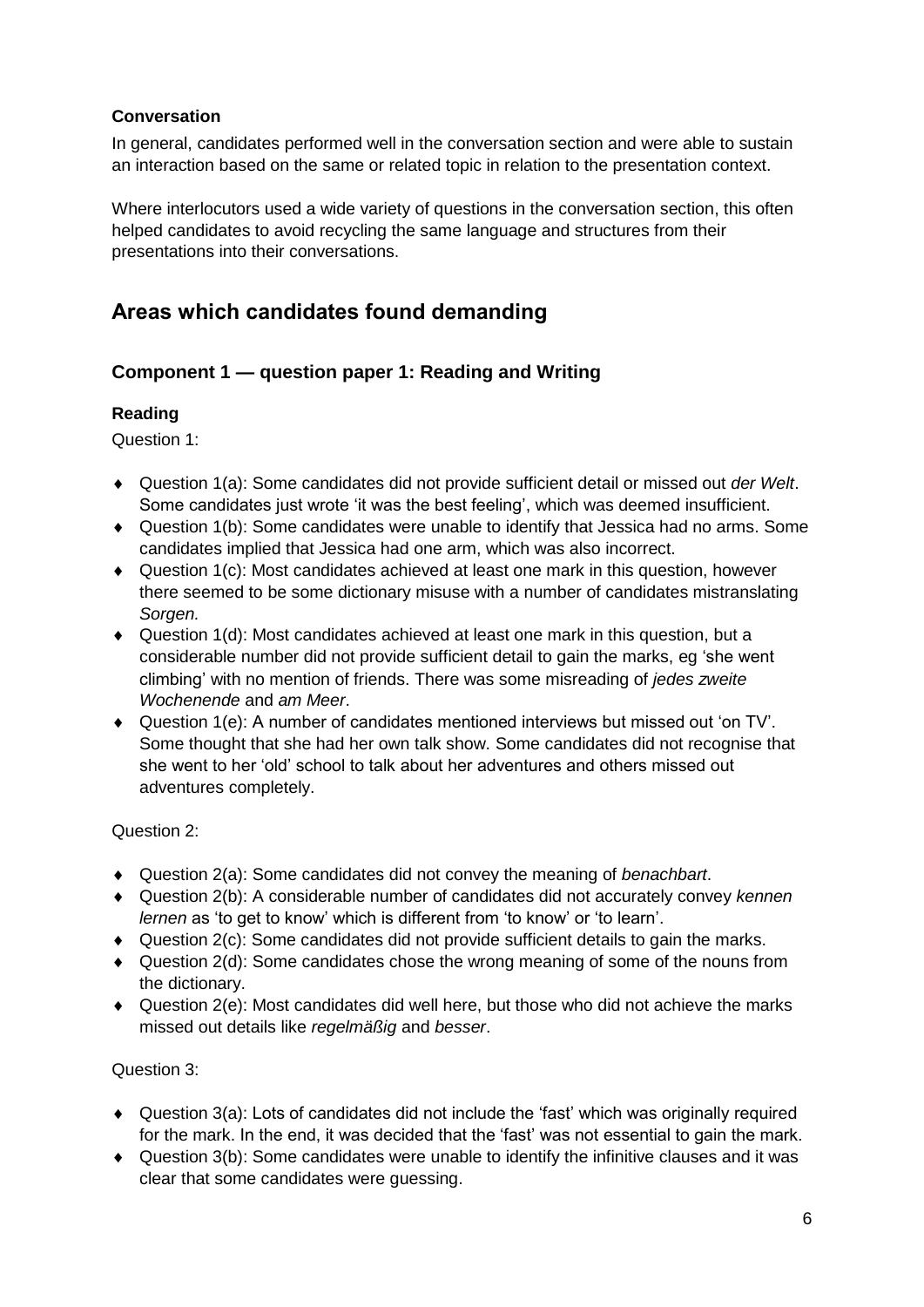Question 3(e): Some candidates did not render *interessant* in their answers; others were unable to identify either CVs or applications.

#### **Writing**

Most candidates attempted bullet points five and six in the writing. Accuracy deteriorated in the last two bullet points and some candidates were unable to form basic sentences using two verbs.

In bullet points 1–4, it was evident that a small number of candidates had not adequately prepared for these, despite the predictability. Some candidates did not provide a range of tenses and some had particular difficulty in forming the past tense. Other points of difficulty for some candidates were adjective endings, word order and verb agreement.

A small number of candidates had also over-prepared bullet points 1–4 and it was clear that they did not always understand what they were writing.

Some centres are still encouraging pupils to write a formal introduction, which is no longer necessary. Markers give credit to the pupils where it is well done, but ignore it if not well done.

In bullet point 2, a number of candidates are writing about how they hate school and which subjects they dislike. It may be worth remembering the context of the writing is a job application. Teachers may wish consider making this clear to candidates when preparing for the writing.

In bullet point 3, a small number of candidates were still writing about free-time activities with no mention of skills and qualities. Free-time activities are often mentioned without any relevance to the job.

#### **Component 2 — question paper 2: Listening**

#### **Item 1: Monologue**

- Question 1(c): Some candidates found this question challenging and were unable to recognise *sauber, ruhig, wunderschön* or the word *Aussicht*. Some candidates misunderstood *wunderschön* as wonderful and not beautiful.
- $\bullet$  Question 1(d): Some candidates missed out the proximity in this question. The Marking Instructions were looking for his friends live far away/not near him. Some candidates were too generic with answers such as 'he doesn't always see his friends.'
- $\triangleq$  Question 1(e): This question proved most challenging for candidates with many candidates unable to recognise the required vocabulary *selbstständig.*

#### **Item 2: Dialogue**

- Question 2(b): Some candidates misunderstood *Grenze* and *Dorf* and thought these were place names.
- Question 2(e): A surprising number of candidates could not identify *keine*.
- $\triangleq$  Question 2(g): Two fifths of candidates were unable to pick out that her mum was able to find a job quickly.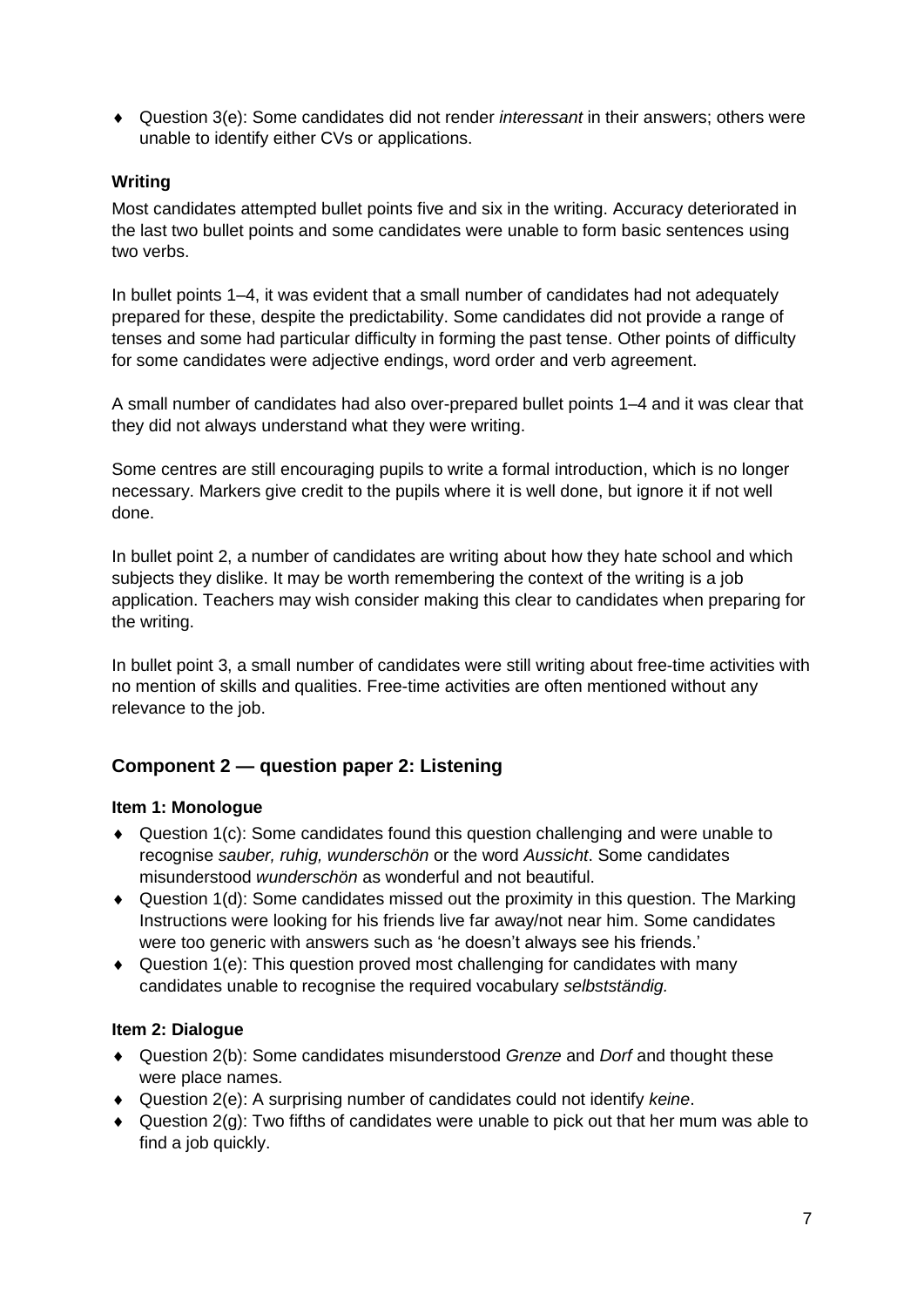#### **Component 3 — performance: Talking**

In the presentation, a small number of candidates seemed to struggle with the complexity of the language of the topic they had chosen. Centres should provide advice to candidates as to what level of language they should be able to cope with, and should ensure that candidates understand their presentation in preparation for delivering it.

Suggested topics for this part of the performance should are available in the Appendix 3: Contexts, topics and topic development of the Course Specification available on the Modern Languages homepage of the SQA website.

A few presentations were significantly long or short, and this affected the candidates' performances.

As with the presentations, a few conversations were unnecessarily prolonged or significantly short and this affected the candidates' performances. Centres are advised to refer to the information regarding the recommended length of time the presentation and the conversation, to allow candidates to demonstrate their ability to meet the demands of National 5 as provided in the Course Specification.

# **Section 3: Advice for the preparation of future candidates**

#### **Component 1 — question paper 1: Reading and Writing**

#### **Reading**

As with the Listening paper, some candidates did not provide sufficient detail to gain the marks on offer. Candidates should be guided by the marks awarded for each question and should provide as much detail as they have understood. It is important to note that it is rare for a single-word answer to be sufficient detail at National 5 level. It may be worth advising candidates to look at what comes before and what comes after to ensure that all the necessary detail is included.

Centres should encourage dictionary skill practice to allow candidates to select the most appropriate translations in the context of the text. It is also important that candidates answer the question being asked. It may be worthwhile reminding them that the information comes in chronological order. and the questions include hooks to support the candidate throughout the text.

Candidates should be familiar with a range of grammatical structures as outlined in the Grammar Grid at National 5. This should assist them in identifying the relationship between the words in the sentence, including the tense and if there is more than one verb in the sentence. Comparative adjectives and composite nouns are common features at National 5 level. The tense of the question should give candidates a good idea of the tense they should be using.

Although the extraneous rule no longer applies, candidates should be discouraged from giving additional information that is not related to the text or the question, as this could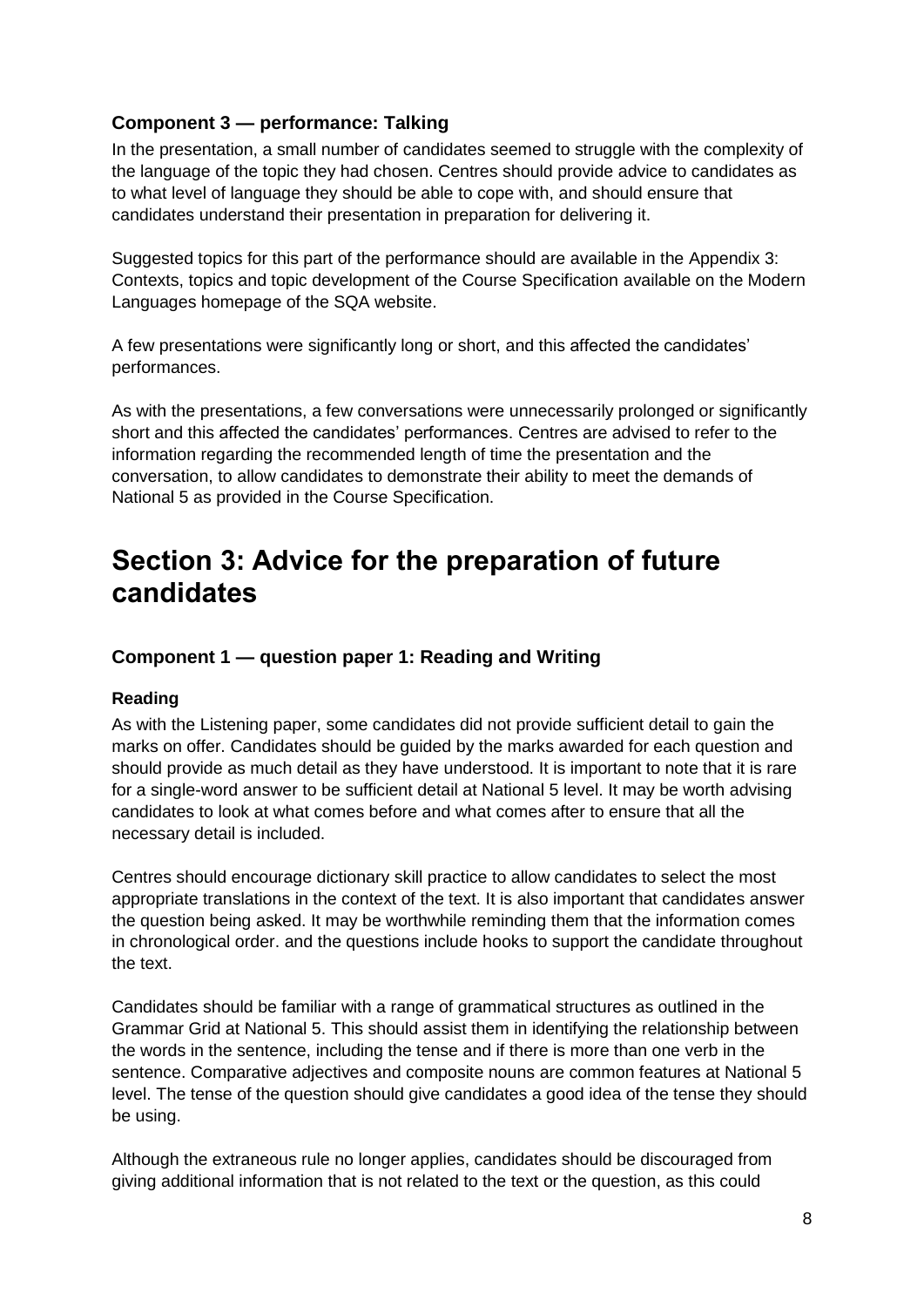negate any correction information and they could therefore lose the marks gained for correct information.

Candidates should be encouraged to read each question carefully and highlight/underline key words to help them find the correct answer in the text. They should also be encouraged to write the relevant information in bullet points. It may be useful to encourage candidates to read over the questions and their answers at the end of the paper to ensure that the question has been answered fully and that what they have written in English makes sense.

#### **Writing**

It should be made clear to candidates that no formal introduction or conclusion is required many candidates struggled to learn these accurately.

Candidates should be advised that, for bullet point three, the information should be relevant to the job. A number of candidates had written about their free time but not mentioned any skills. It is important to remember the context of the paper, ie that it is a job application.

In bullet point four, some candidates chose to write in the present tense, which limited the range of tenses in the piece overall. Candidates should try and showcase a range of tense accurately to achieve the best possible mark.

For the unpredictable bullet points, candidates should have the opportunity to practice a range of these and it may be worthwhile looking to other languages for ideas.

It is important that candidates attempt all six bullet points to ensure that enough is written, as this can have an impact on their overall mark.

Candidates should check that all bullet points have been covered and use their dictionary to check the accuracy of what they have written. Centres should concentrate on a range of productive grammar skills, including how to form questions. Centres should also make candidates aware of the marking criteria so candidates know what is expected of them in this paper to achieve a satisfactory result.

#### **Component 2 — question paper 2: Listening**

In the Listening paper, candidates should be guided by the number of marks awarded for each question to ensure that sufficient detail is provided. It is important to note that it is rare for a single-word answer to be sufficient detail at National 5 — eg a country on its own would not be sufficient detail. In relation to the 2017 paper, candidates should revisit some basic vocabulary, such as countries, numbers, weather expressions, question words to ensure that sufficient detail is provided.

Candidates should be discouraged from providing a range of alternative answers using the slash or solidus  $($ )  $\rightarrow$  some candidates lost marks if it was not clear what their answer was or if the two answers contradicted each other.

Candidates should read the questions carefully, highlighting key words which can help them structure the text. Centres should also encourage candidates to write in bullet points and to score out any notes with a single line. Some candidates took extensive notes, and this practice should be encouraged through continued practice in class. Notes should be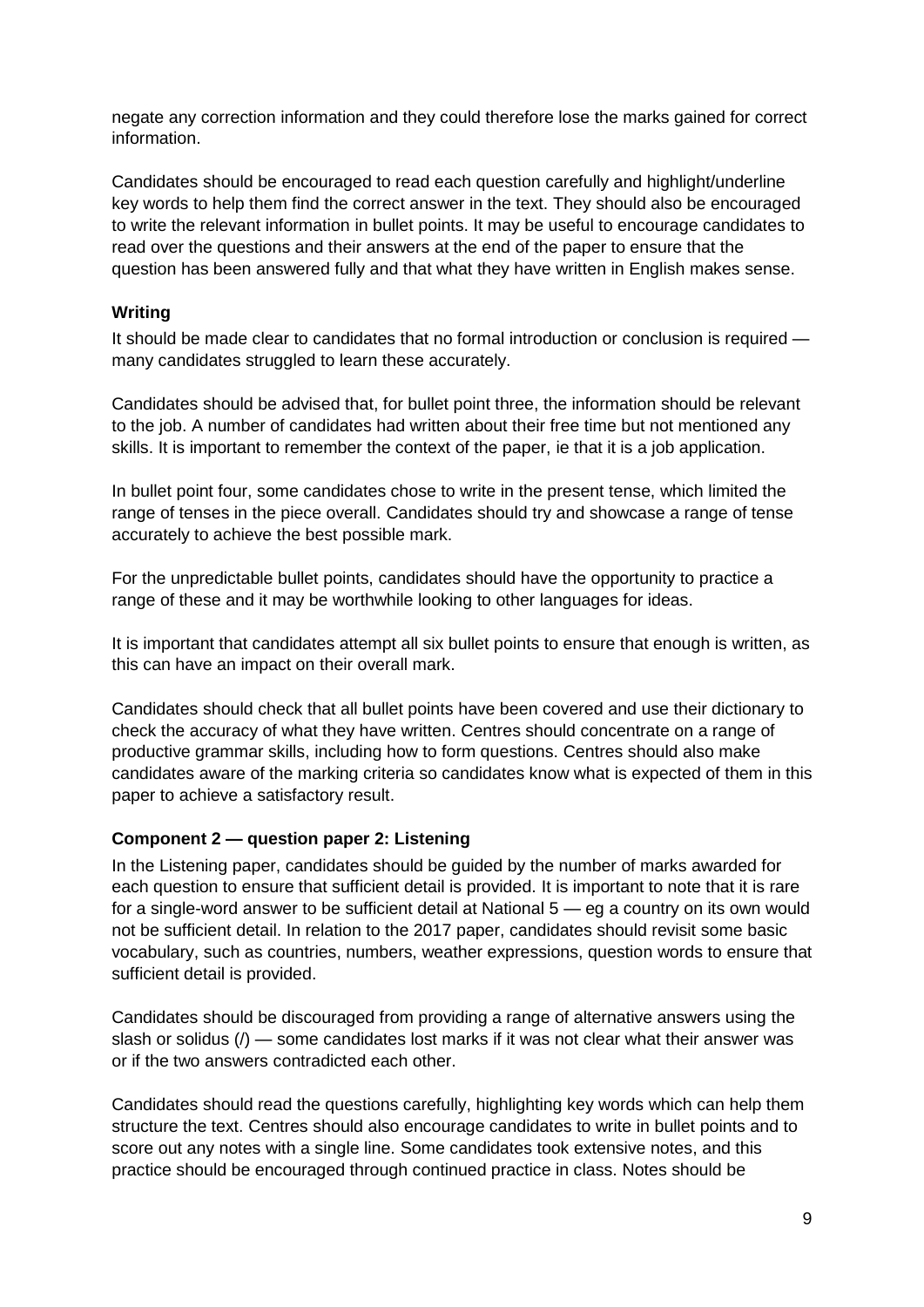confined to the side of the paper. Some candidates drew a line down the middle of the paper which made it more difficult for Markers to find the correct answers.

Candidates hear both the monologue and the dialogue three times, and should be encouraged to use the third time to check the accuracy of what they have written.

#### **Component 3 — performance: Talking**

Interlocutors should ask questions in the conversation which follow on naturally from the presentation topic chosen by candidates, as recommended in the *National 5 Modern Languages performance: talking assessment task* document. Making a natural link between the topic chosen by the candidate for the presentation and the beginning of the conversation is good practice. Interlocutors should start the conversation with a question related to the presentation, as this can aid the natural flow of the performance.

Referring to other topics in the course of the conversation allows for personalisation and choice. Interlocutors should move on naturally to other topics, thereby allowing the candidates to demonstrate a variety of language. Interlocutors should ensure they do not ask questions which lead to candidates repeating parts of their presentation in their answers. Interlocutors should therefore try to avoid asking questions about items that candidates have already addressed in the presentation.

Centres should ensure they are not overly prescriptive in preparing candidates for the conversation. Conversations should be as spontaneous as possible for the level assessed. It is recommended that centres ask a range of questions of each candidate, rather than asking the same questions to the whole cohort. A wider variety of questions in the conversation can aid candidates to develop strategies to cope with the unexpected (in line with Appendix 1 of the *Modern Languages performance: talking, General assessment information*, which is available from SQA's website).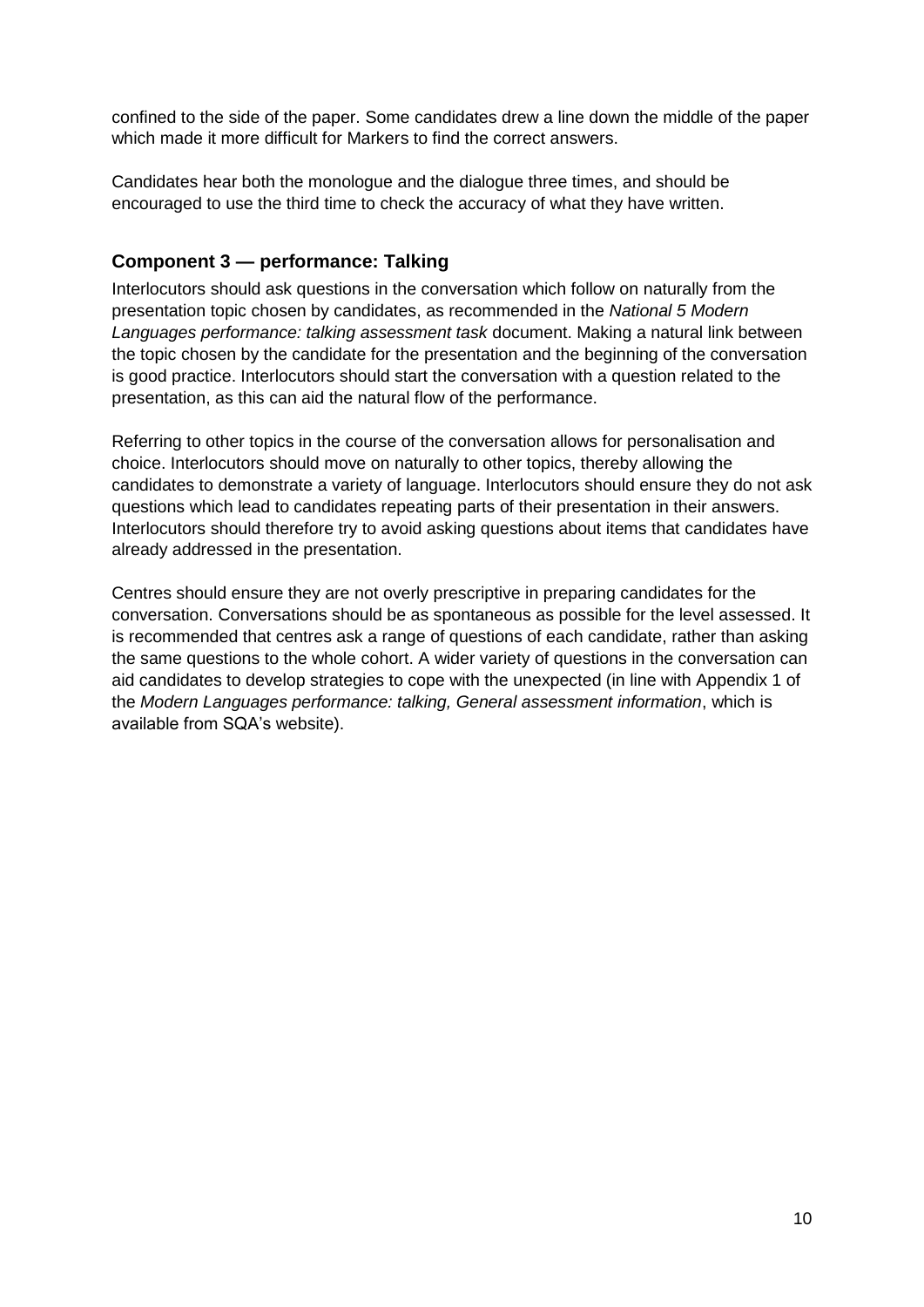# **Grade Boundary and Statistical information:**

# **Statistical information: update on courses**

| Number of resulted entries in 2016 | 2025 |
|------------------------------------|------|
|                                    |      |
| Number of resulted entries in 2017 | 1899 |

# **Statistical information: Performance of candidates**

### **Distribution of course awards including grade boundaries**

| Distribution of course<br>awards | %     | Cum. % | Number of candidates | Lowest<br>mark           |
|----------------------------------|-------|--------|----------------------|--------------------------|
| Maximum Mark -                   |       |        |                      |                          |
| A                                | 56.3% | 56.3%  | 1069                 | 73                       |
| B                                | 18.0% | 74.2%  | 341                  | 63                       |
| C                                | 13.9% | 88.2%  | 264                  | 53                       |
| D                                | 3.8%  | 92.0%  | 73                   | 48                       |
| No award                         | 8.0%  | -      | 152                  | $\overline{\phantom{0}}$ |